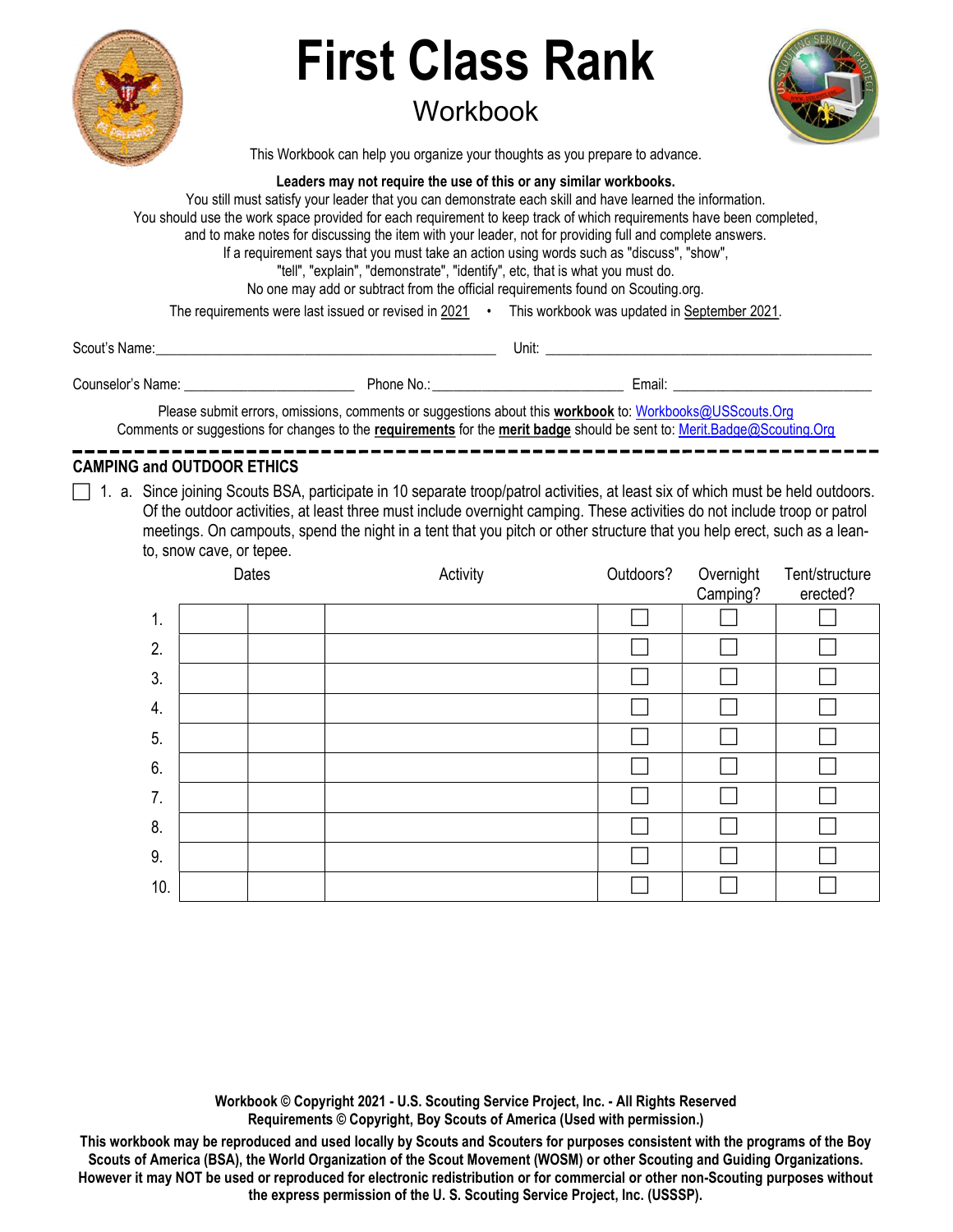First Class Rank Scout's Name:  $\sim$  Scout's Name: b. Explain each of the principles of Tread Lightly! and tell how you practiced them on a campout or outing. This outing must be different from the ones used for Tenderfoot requirement 1c and Second Class requirement 1b Date: Notice Activity: Notice Activity: T R E A D

#### COOKING

The requirements for Cooking merit badge include the following note immediately before requirements 4, 5, & 6.

Note: The meals prepared for Cooking merit badge requirements 4, 5, and 6 will count only toward fulfilling those requirements and will not count toward rank advancement or other merit badges. Meals prepared for rank advancement or other merit badges may not count toward the Cooking merit badge. You must not repeat any menus for meals actually prepared or cooked in requirements 4, 5, and 6.

Therefore, The meals prepared for First Class rank requirement 2e may not count toward Cooking merit badge, requirements 4, 5, or 6. Meals prepared for Cooking merit badge requirements 4, 5, and 6 may not count toward First Class rank requirement 2e.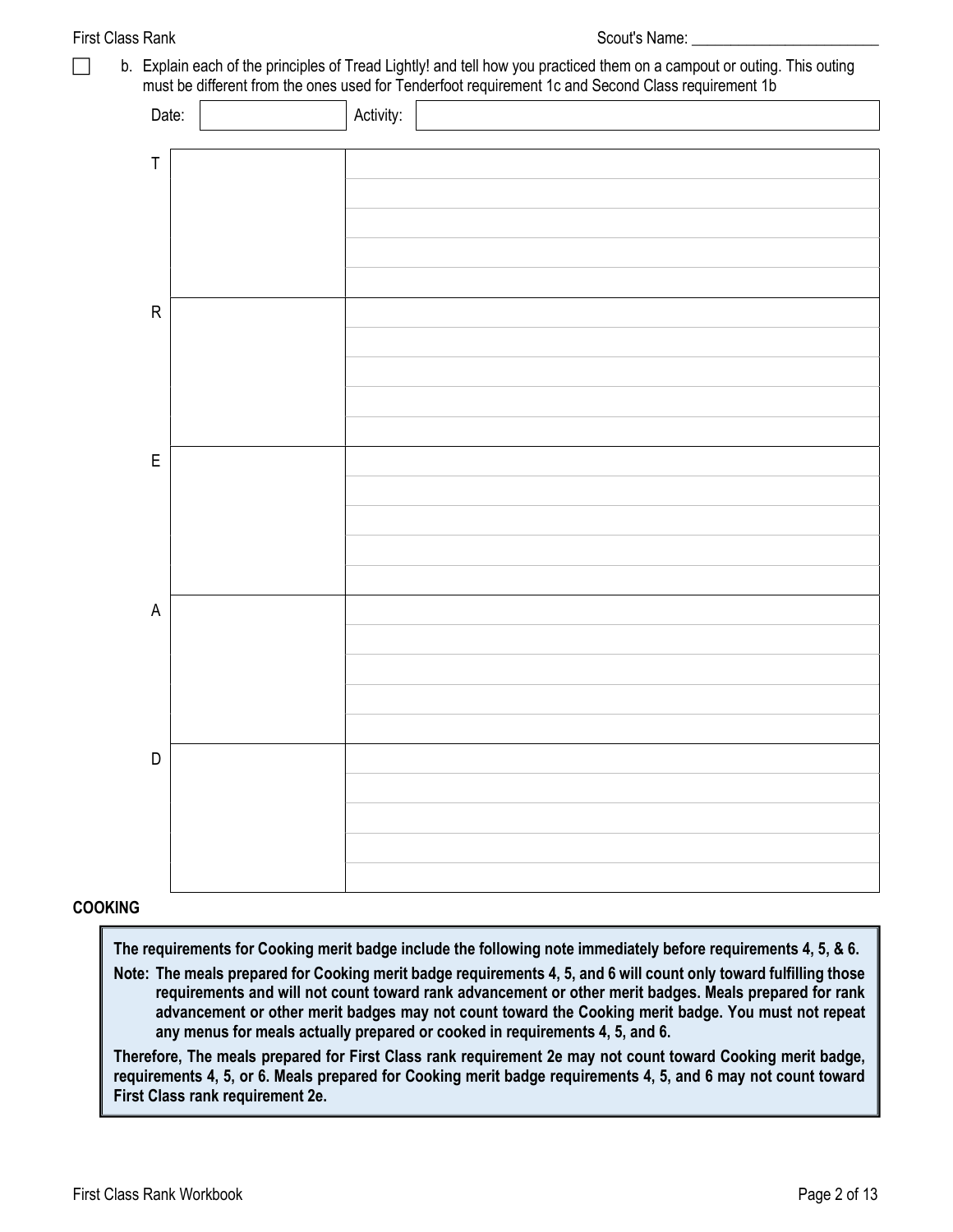#### First Class Rank Scout's Name: \_\_\_\_\_\_\_\_\_\_\_\_\_\_\_\_\_\_\_\_\_\_\_\_

2. a. Help plan a menu for one of the above campouts that includes at least one breakfast, one lunch, and one dinner, and that requires cooking at least two of the meals.

#### □ Breakfast

| Bread/Grain | Main Course | Dairy | Fruit | <b>Drink</b> | Dessert |
|-------------|-------------|-------|-------|--------------|---------|
|             |             |       |       |              |         |
|             |             |       |       |              |         |
|             |             |       |       |              |         |
|             |             |       |       |              |         |
|             |             |       |       |              |         |
|             |             |       |       |              |         |

 $\Box$  Lunch

| Soup/Salad | Main Course | Vegetable | Fruit | <b>Drink</b> | Dessert |
|------------|-------------|-----------|-------|--------------|---------|
|            |             |           |       |              |         |
|            |             |           |       |              |         |
|            |             |           |       |              |         |
|            |             |           |       |              |         |
|            |             |           |       |              |         |
|            |             |           |       |              |         |
|            |             |           |       |              |         |

#### $\square$  Dinner

| Soup/Salad | Main Course | Vegetable | Vegetable | <b>Drink</b> | Dessert |
|------------|-------------|-----------|-----------|--------------|---------|
|            |             |           |           |              |         |
|            |             |           |           |              |         |
|            |             |           |           |              |         |
|            |             |           |           |              |         |
|            |             |           |           |              |         |
|            |             |           |           |              |         |
|            |             |           |           |              |         |

Tell how the menu includes the foods from MyPlate or the current USDA nutritional model and how it meets nutritional needs for the planned activity or campout.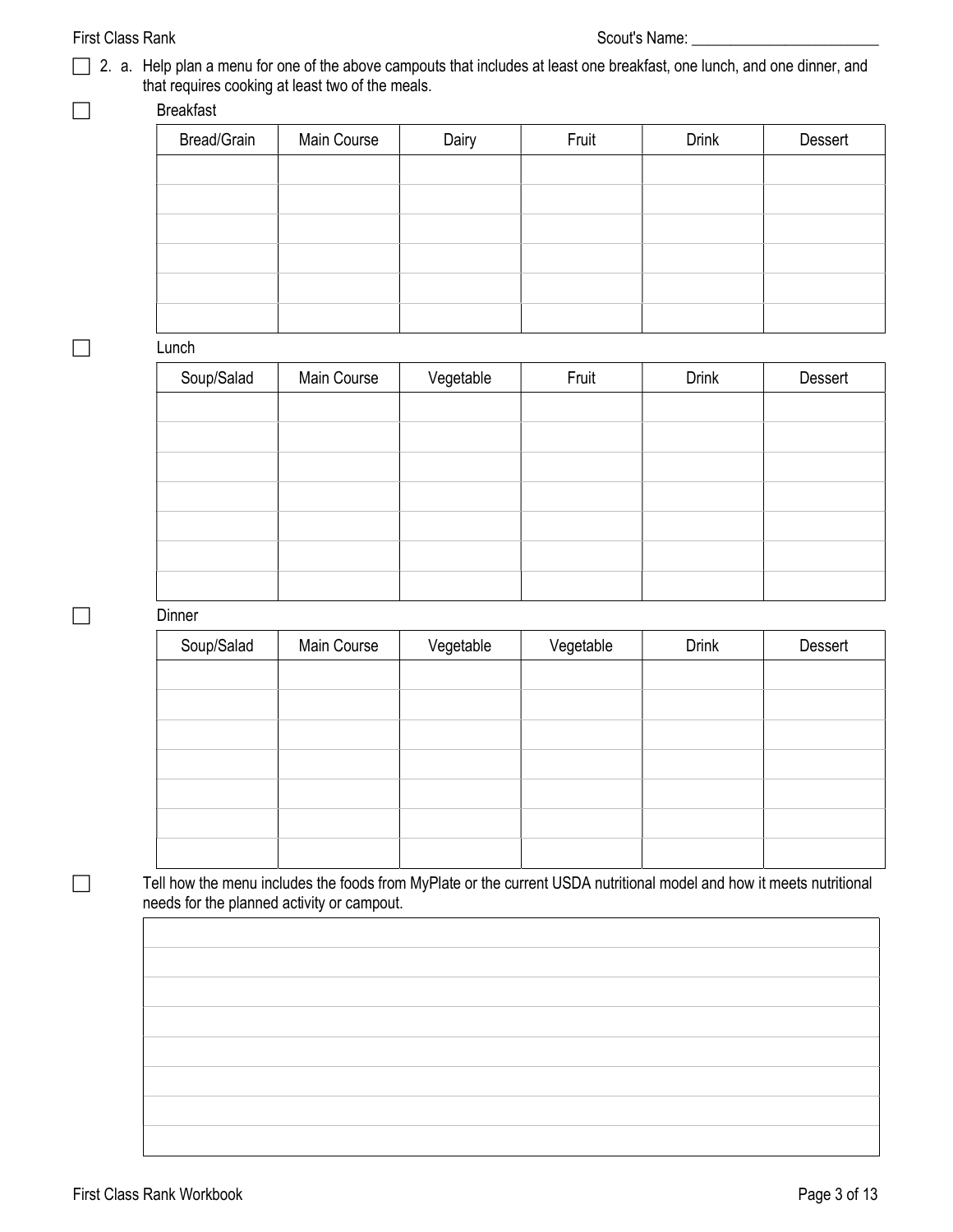□ b. Using the menu planned in First Class requirement 2a, make a list showing a budget and the food amounts needed to feed three or more youth. Secure the ingredients.

| Food | Amount | Cost | Food | Amount | Cost |
|------|--------|------|------|--------|------|
|      |        |      |      |        |      |
|      |        |      |      |        |      |
|      |        |      |      |        |      |
|      |        |      |      |        |      |
|      |        |      |      |        |      |
|      |        |      |      |        |      |
|      |        |      |      |        |      |
|      |        |      |      |        |      |
|      |        |      |      |        |      |
|      |        |      |      |        |      |
|      |        |      |      |        |      |

- c. Show which pans, utensils, and other gear will be needed to cook and serve these meals.
- d. Demonstrate the procedures to follow in the safe handling and storage of fresh meats, dairy products, eggs, vegetables, and other perishable food products. Show how to properly dispose of camp garbage, cans, plastic containers, and other rubbish.
- $\Box$  e. On one campout, serve as cook. Supervise your assistant(s) in using a stove or building a cooking fire. Prepare the breakfast, lunch, and dinner planned in First Class requirement 2a. Supervise the cleanup.

#### **TOOLS**

3. a. Discuss when you should and should not use lashings.

| $\Box$            |  | b. Demonstrate tying the timber hitch and clove hitch.                                                                                                                                                |
|-------------------|--|-------------------------------------------------------------------------------------------------------------------------------------------------------------------------------------------------------|
| $\Box$            |  | <b>Timber Hitch</b>                                                                                                                                                                                   |
| $\Box$            |  | Clove hitch                                                                                                                                                                                           |
| $\Box$            |  | c. Demonstrate tying the square, shear, and diagonal lashings by joining two or more poles or staves together.                                                                                        |
|                   |  | Square lashing                                                                                                                                                                                        |
| $\Box$            |  | Shear lashing                                                                                                                                                                                         |
| $\Box$            |  | Diagonal lashing                                                                                                                                                                                      |
|                   |  | d. Use lashings to make a useful camp gadget or structure.                                                                                                                                            |
| <b>NAVIGATION</b> |  |                                                                                                                                                                                                       |
|                   |  | 4. a. Using a map and compass, complete an orienteering course that covers at least one mile and requires measuring the<br>height and/or width of designated items (tree, tower, canyon, ditch, etc.) |
|                   |  | b. Demonstrate how to use a handheld GPS unit, GPS app on a smartphone, or other electronic navigation system while<br>on a campout or hike.                                                          |
|                   |  | Use GPS to find your current location, a destination of your choice, and the route you will take to get there.                                                                                        |
|                   |  | Follow that route to arrive at your destination.                                                                                                                                                      |
|                   |  |                                                                                                                                                                                                       |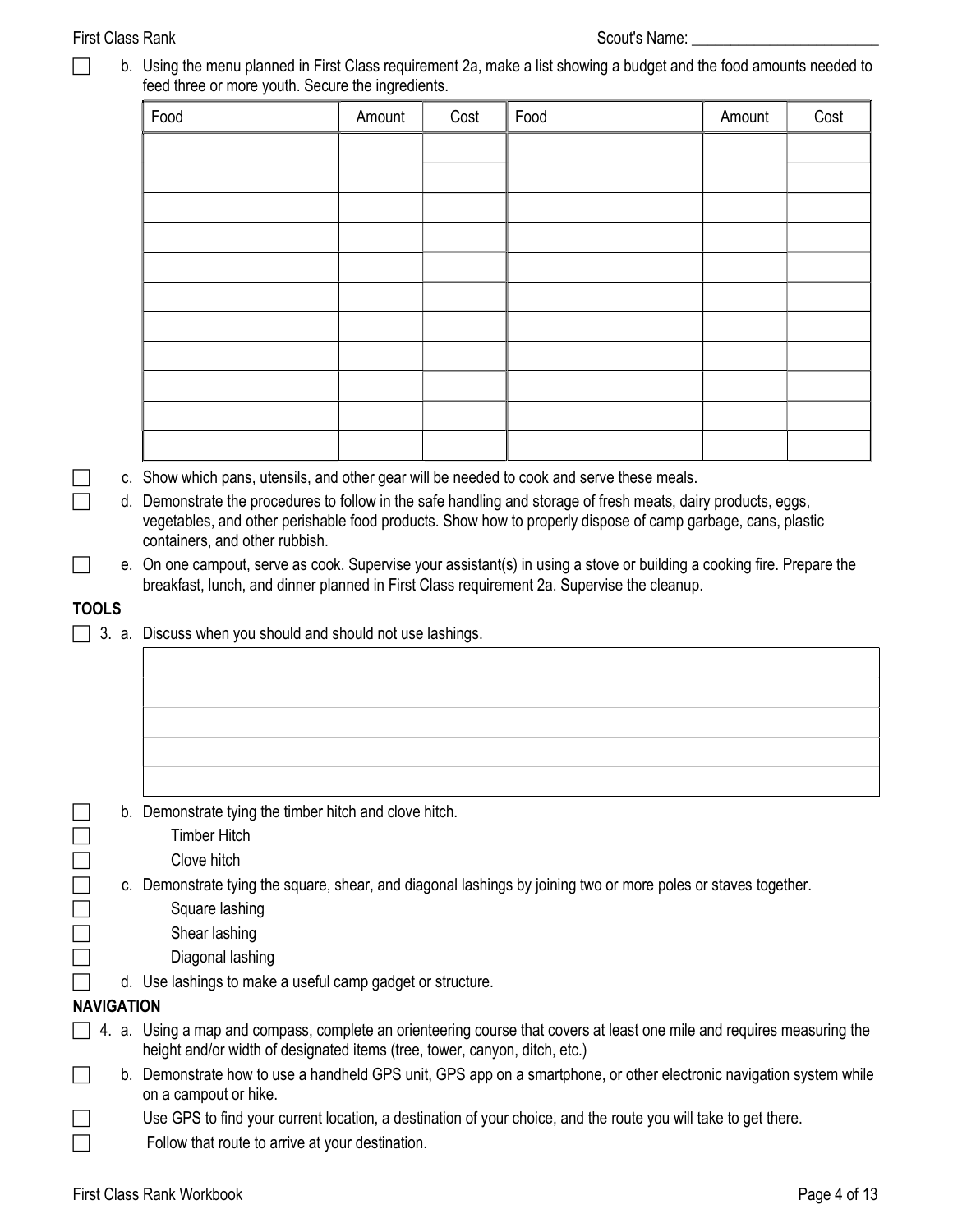#### NATURE

 5. a. Identify or show evidence of at least 10 kinds of native plants found in your local area or campsite location. You may show evidence by identifying fallen leaves or fallen fruit that you find in the field, or as part of a collection you have made, or by photographs you have taken.

|     | Plant     | Evidence                                                                                                                                                                                             |                |
|-----|-----------|------------------------------------------------------------------------------------------------------------------------------------------------------------------------------------------------------|----------------|
| 1.  |           |                                                                                                                                                                                                      |                |
| 2.  |           |                                                                                                                                                                                                      |                |
| 3.  |           |                                                                                                                                                                                                      |                |
| 4.  |           |                                                                                                                                                                                                      |                |
| 5.  |           |                                                                                                                                                                                                      |                |
| 6.  |           |                                                                                                                                                                                                      |                |
| 7.  |           |                                                                                                                                                                                                      |                |
| 8.  |           |                                                                                                                                                                                                      |                |
| 9.  |           |                                                                                                                                                                                                      |                |
| 10. |           |                                                                                                                                                                                                      |                |
|     |           | b. Identify two ways to obtain a weather forecast for an upcoming activity.                                                                                                                          |                |
| 1.  |           |                                                                                                                                                                                                      |                |
| 2.  |           |                                                                                                                                                                                                      |                |
|     |           | Explain why weather forecasts are important when planning for an event.                                                                                                                              |                |
|     |           |                                                                                                                                                                                                      |                |
|     |           | c. Describe at least three natural indicators of impending hazardous weather, the potential dangerous events that might<br>result from such weather conditions, and the appropriate actions to take. |                |
|     | Indicator | Potential event                                                                                                                                                                                      | Action to take |
| 1.  |           |                                                                                                                                                                                                      |                |
|     |           |                                                                                                                                                                                                      |                |
|     |           |                                                                                                                                                                                                      |                |
| 2.  |           |                                                                                                                                                                                                      |                |
|     |           |                                                                                                                                                                                                      |                |
|     |           |                                                                                                                                                                                                      |                |
| 3.  |           |                                                                                                                                                                                                      |                |
|     |           |                                                                                                                                                                                                      |                |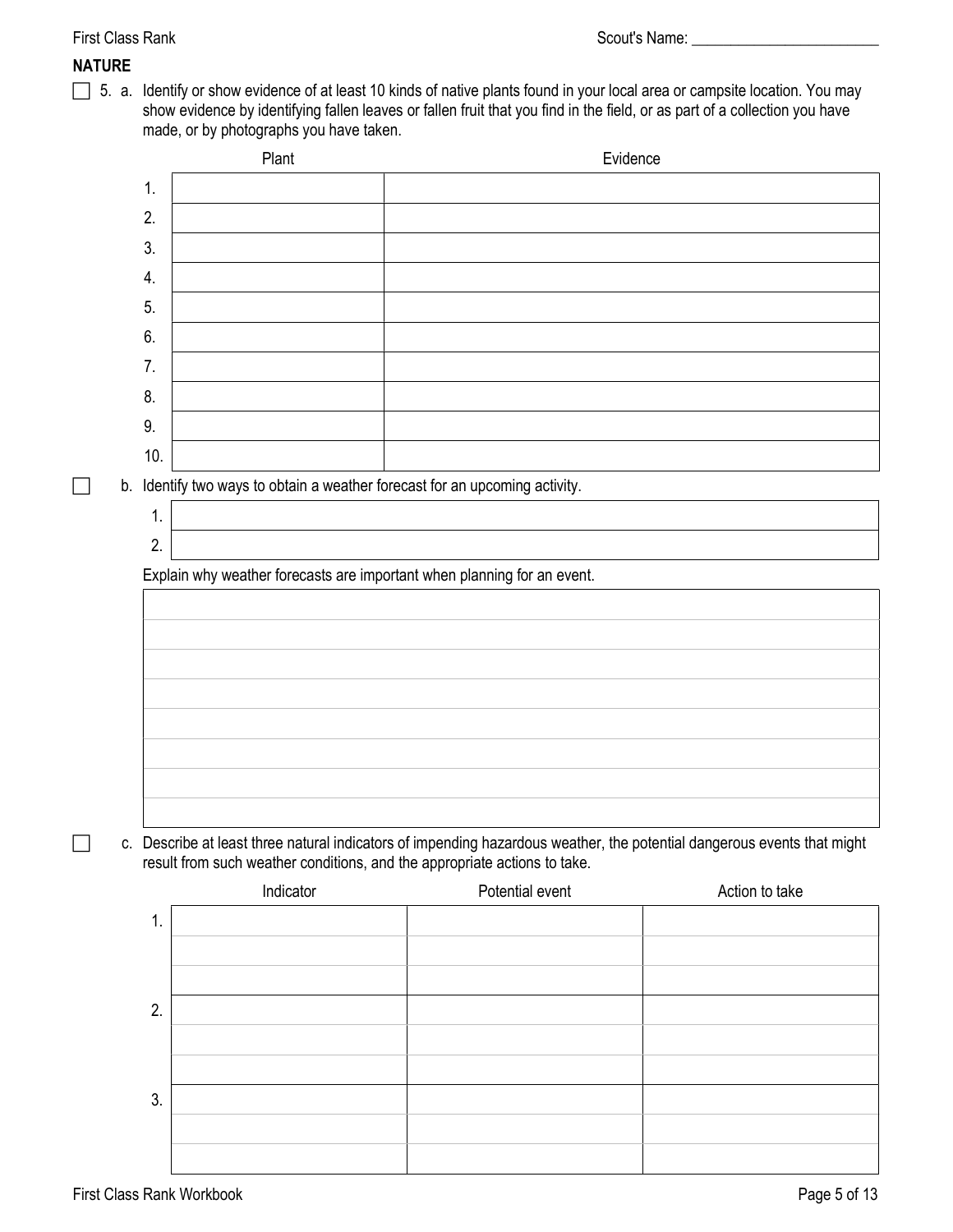| <b>First Class Rank</b> | Scout's Name:                                                                                                                                                                                                                          |
|-------------------------|----------------------------------------------------------------------------------------------------------------------------------------------------------------------------------------------------------------------------------------|
|                         | d. Describe extreme weather conditions you might encounter in the outdoors in your local geographic area.                                                                                                                              |
|                         |                                                                                                                                                                                                                                        |
|                         |                                                                                                                                                                                                                                        |
|                         |                                                                                                                                                                                                                                        |
|                         |                                                                                                                                                                                                                                        |
|                         |                                                                                                                                                                                                                                        |
|                         |                                                                                                                                                                                                                                        |
|                         | Discuss how you would determine ahead of time the potential risk of these types of weather dangers, alternative<br>planning considerations to avoid such risks, and how you would prepare for and respond to those weather conditions. |
|                         |                                                                                                                                                                                                                                        |
|                         |                                                                                                                                                                                                                                        |
|                         |                                                                                                                                                                                                                                        |
|                         |                                                                                                                                                                                                                                        |
|                         |                                                                                                                                                                                                                                        |
|                         |                                                                                                                                                                                                                                        |
|                         |                                                                                                                                                                                                                                        |
|                         |                                                                                                                                                                                                                                        |
|                         |                                                                                                                                                                                                                                        |
| <b>AQUATICS</b>         |                                                                                                                                                                                                                                        |
|                         | 6. a. Successfully complete the BSA swimmer test. <sup>4&amp;5</sup>                                                                                                                                                                   |
|                         | b. Tell what precautions must be taken for a safe trip afloat.                                                                                                                                                                         |
|                         |                                                                                                                                                                                                                                        |
|                         |                                                                                                                                                                                                                                        |
|                         |                                                                                                                                                                                                                                        |
|                         |                                                                                                                                                                                                                                        |
|                         |                                                                                                                                                                                                                                        |
|                         |                                                                                                                                                                                                                                        |
| C.                      | Identify the basic parts of a canoe, kayak, or other boat. Identify the parts of a paddle or an oar.                                                                                                                                   |
| d.                      | Describe proper body positioning in a watercraft, depending on the type and size of the vessel.                                                                                                                                        |
|                         |                                                                                                                                                                                                                                        |
|                         |                                                                                                                                                                                                                                        |
|                         |                                                                                                                                                                                                                                        |
|                         |                                                                                                                                                                                                                                        |
|                         |                                                                                                                                                                                                                                        |
|                         |                                                                                                                                                                                                                                        |
|                         | Explain the importance of proper body position in the boat.                                                                                                                                                                            |
|                         |                                                                                                                                                                                                                                        |
|                         |                                                                                                                                                                                                                                        |
|                         |                                                                                                                                                                                                                                        |
|                         |                                                                                                                                                                                                                                        |
|                         |                                                                                                                                                                                                                                        |
|                         | e. With a helper and a practice victim, show a line rescue both as tender and as rescuer. (The practice victim should be                                                                                                               |

approximately 30 feet from shore in deep water.)5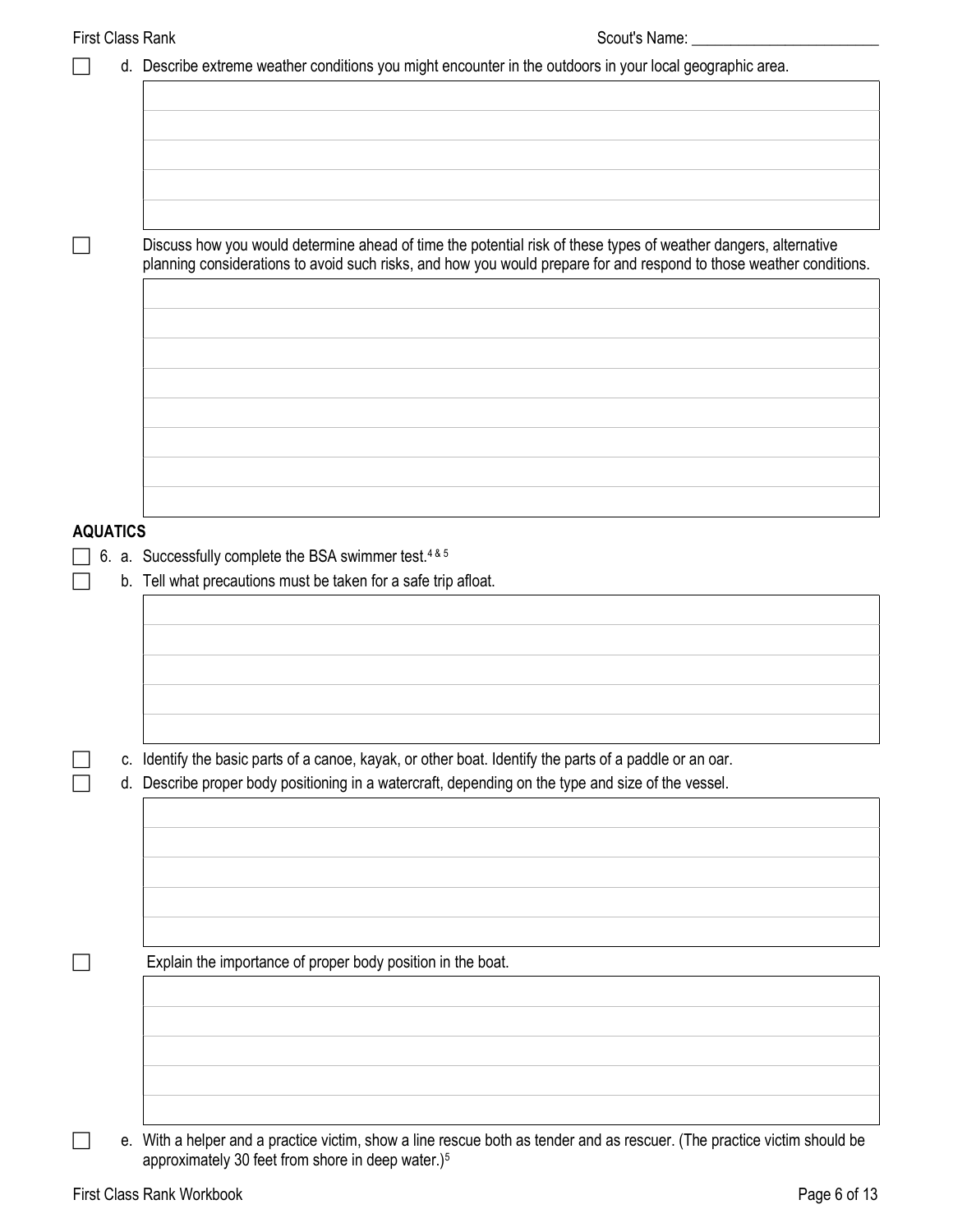| <b>First Class Rank</b> |    |                                        |                                                                                                            | Scout's Name: ___                                                                                                             |
|-------------------------|----|----------------------------------------|------------------------------------------------------------------------------------------------------------|-------------------------------------------------------------------------------------------------------------------------------|
|                         |    |                                        | FIRST AID AND EMERGENCY PREPAREDNESS                                                                       |                                                                                                                               |
|                         |    | Sprained ankle<br>Injuries on the head | Injuries on the upper arm<br>Injuries on the collarbone<br>b. By yourself and with a partner, show how to: | 7. a. Demonstrate bandages for a sprained ankle and for injuries on the head, the upper arm, and the collarbone.              |
|                         |    |                                        | Transport a person from a smoke-filled room.                                                               |                                                                                                                               |
|                         |    |                                        | Transport for at least 25 yards a person with a sprained ankle                                             |                                                                                                                               |
|                         |    |                                        | c. Tell the five most common signals of a heart attack.                                                    |                                                                                                                               |
|                         | 1. |                                        |                                                                                                            |                                                                                                                               |
|                         |    |                                        |                                                                                                            |                                                                                                                               |
|                         | 2. |                                        |                                                                                                            |                                                                                                                               |
|                         |    |                                        |                                                                                                            |                                                                                                                               |
|                         |    |                                        |                                                                                                            |                                                                                                                               |
|                         | 3. |                                        |                                                                                                            |                                                                                                                               |
|                         |    |                                        |                                                                                                            |                                                                                                                               |
|                         | 4. |                                        |                                                                                                            |                                                                                                                               |
|                         |    |                                        |                                                                                                            |                                                                                                                               |
|                         | 5. |                                        |                                                                                                            |                                                                                                                               |
|                         |    |                                        |                                                                                                            |                                                                                                                               |
|                         |    |                                        |                                                                                                            |                                                                                                                               |
|                         |    |                                        | Explain the steps (procedures) in cardiopulmonary resuscitation (CPR).                                     |                                                                                                                               |
|                         |    |                                        |                                                                                                            |                                                                                                                               |
|                         |    |                                        |                                                                                                            |                                                                                                                               |
|                         |    |                                        |                                                                                                            |                                                                                                                               |
|                         |    |                                        |                                                                                                            |                                                                                                                               |
|                         |    |                                        |                                                                                                            |                                                                                                                               |
|                         |    |                                        |                                                                                                            |                                                                                                                               |
|                         |    |                                        |                                                                                                            |                                                                                                                               |
|                         |    |                                        | and tell how to respond in emergency situations.                                                           | d. Tell what utility services exist in your home or meeting place. Describe potential hazards associated with these utilities |
|                         |    | Utility                                | Hazards                                                                                                    | How to respond                                                                                                                |
|                         |    |                                        |                                                                                                            |                                                                                                                               |
|                         |    |                                        |                                                                                                            |                                                                                                                               |
|                         |    |                                        |                                                                                                            |                                                                                                                               |
|                         |    |                                        |                                                                                                            |                                                                                                                               |
|                         |    |                                        |                                                                                                            |                                                                                                                               |
|                         |    |                                        |                                                                                                            |                                                                                                                               |
|                         |    |                                        |                                                                                                            |                                                                                                                               |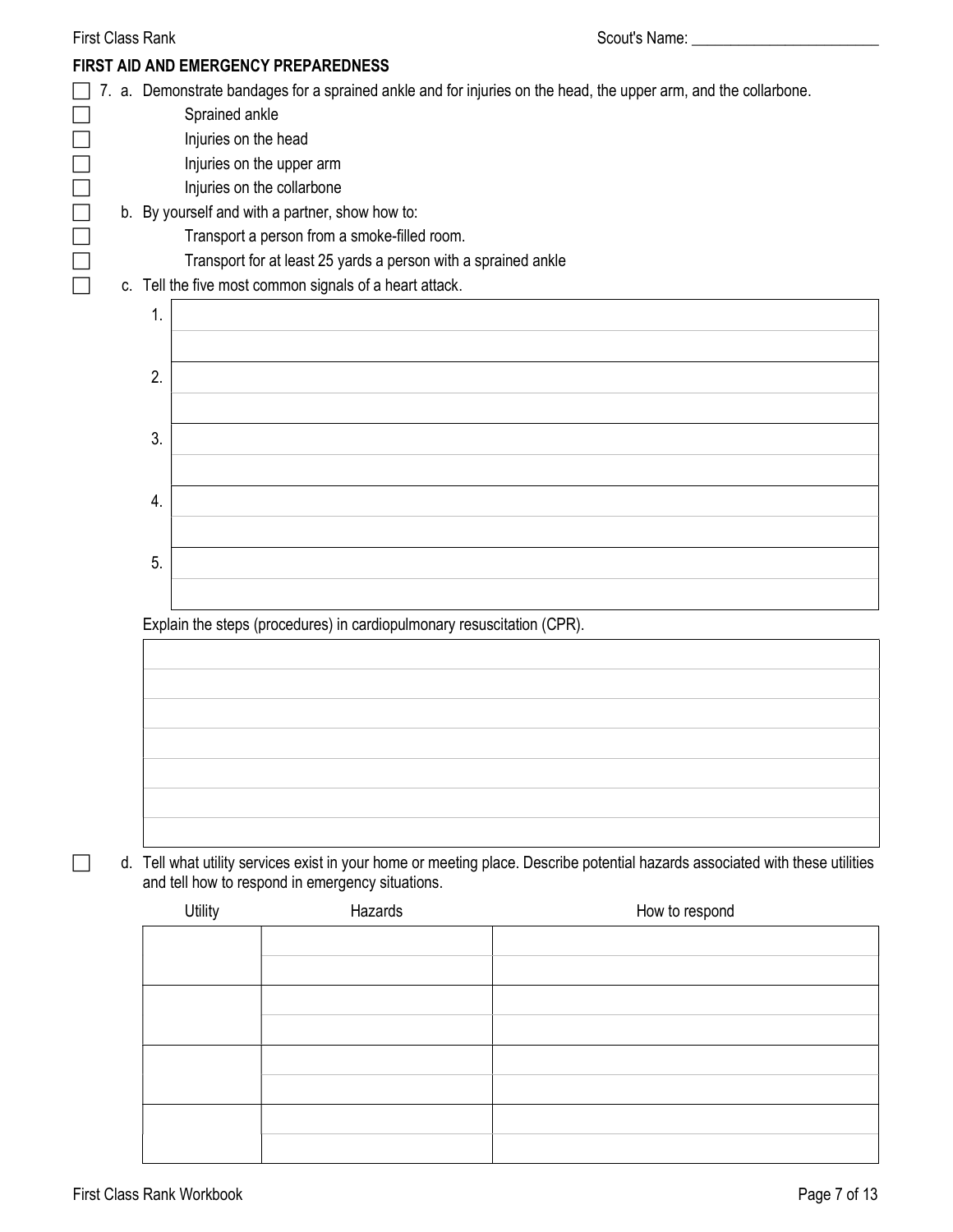| water outage. |  | e. Develop an emergency action plan for your home that includes what to do in case of fire, storm, power outage, and |
|---------------|--|----------------------------------------------------------------------------------------------------------------------|
|               |  |                                                                                                                      |
|               |  |                                                                                                                      |

 $\Box$  f. Explain how to obtain potable water in an emergency.

#### **FITNESS**

8. a. After completing Second Class requirement 7a, be physically active at least 30 minutes each day for five days a week for four weeks. Keep track of your activities.

#### (You can log your activities using the form at the end of this workbook)

b. Share your challenges and successes in completing First Class requirement 8a.

Set a goal for continuing to include physical activity as part of your daily life.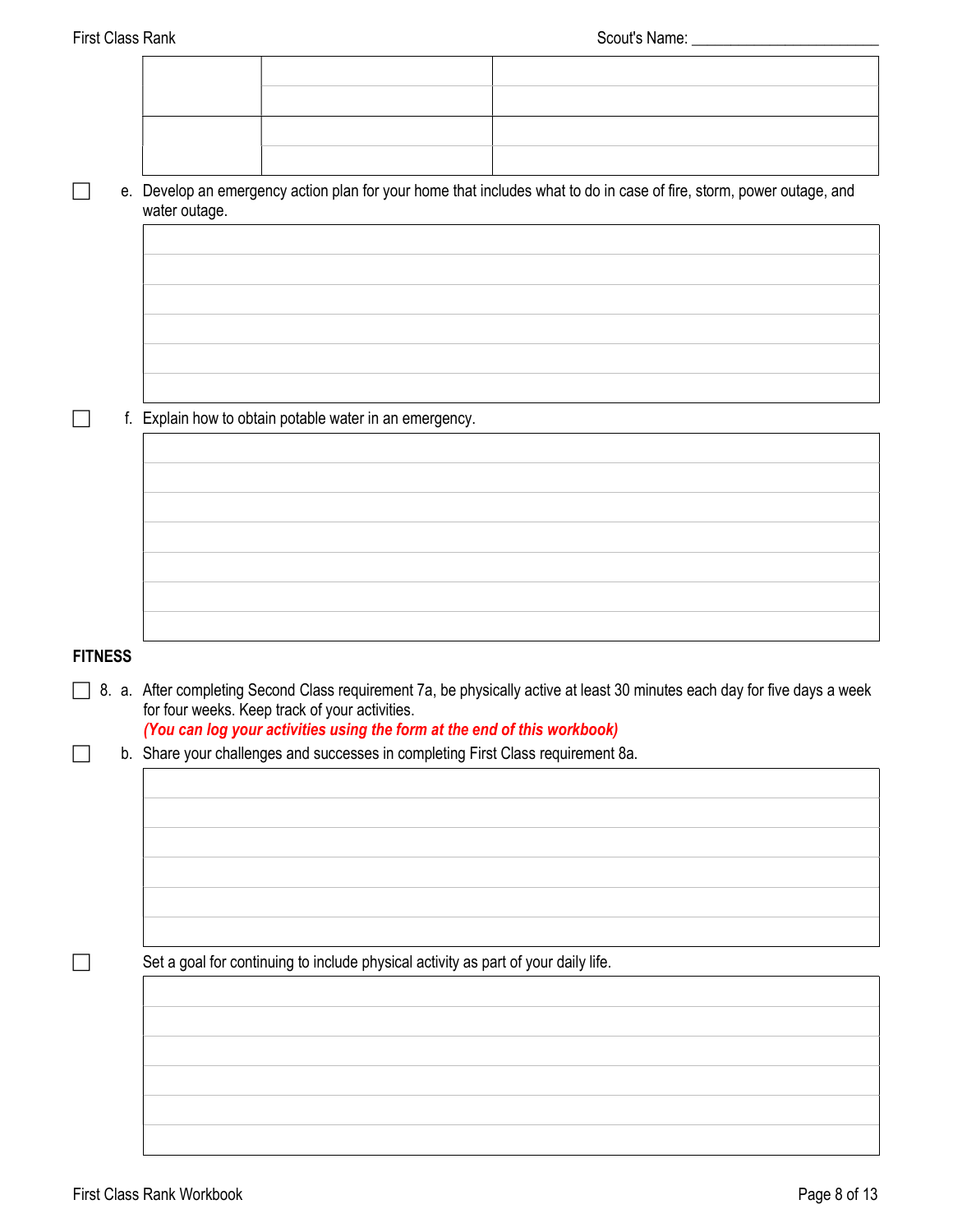#### CITIZENSHIP

□ 9. a. Visit and discuss with a selected individual approved by your leader (for example, an elected official, judge, attorney, civil servant, principal, or teacher) the constitutional rights and obligations as a U.S. citizen.

|        |                                                                    | Position Held                                                                          |  |
|--------|--------------------------------------------------------------------|----------------------------------------------------------------------------------------|--|
|        |                                                                    |                                                                                        |  |
|        |                                                                    |                                                                                        |  |
|        |                                                                    |                                                                                        |  |
|        |                                                                    |                                                                                        |  |
|        |                                                                    |                                                                                        |  |
|        |                                                                    |                                                                                        |  |
|        |                                                                    |                                                                                        |  |
|        |                                                                    |                                                                                        |  |
|        |                                                                    |                                                                                        |  |
|        |                                                                    |                                                                                        |  |
|        | b. Investigate an environmental issue affecting your community.    |                                                                                        |  |
| Issue: |                                                                    |                                                                                        |  |
|        | Share what you learned about that issue with your patrol or troop. |                                                                                        |  |
|        |                                                                    |                                                                                        |  |
|        |                                                                    |                                                                                        |  |
|        |                                                                    |                                                                                        |  |
|        |                                                                    |                                                                                        |  |
|        |                                                                    |                                                                                        |  |
|        |                                                                    |                                                                                        |  |
|        |                                                                    |                                                                                        |  |
|        |                                                                    |                                                                                        |  |
|        |                                                                    | Tell what, if anything, could be done by you or your community to address the concern. |  |
|        |                                                                    |                                                                                        |  |
|        |                                                                    |                                                                                        |  |
|        |                                                                    |                                                                                        |  |
|        |                                                                    |                                                                                        |  |
|        |                                                                    |                                                                                        |  |
|        |                                                                    |                                                                                        |  |
|        |                                                                    |                                                                                        |  |
|        |                                                                    |                                                                                        |  |
|        |                                                                    | c. On a Scouting or family outing, take note of the trash and garbage you produce.     |  |
|        |                                                                    |                                                                                        |  |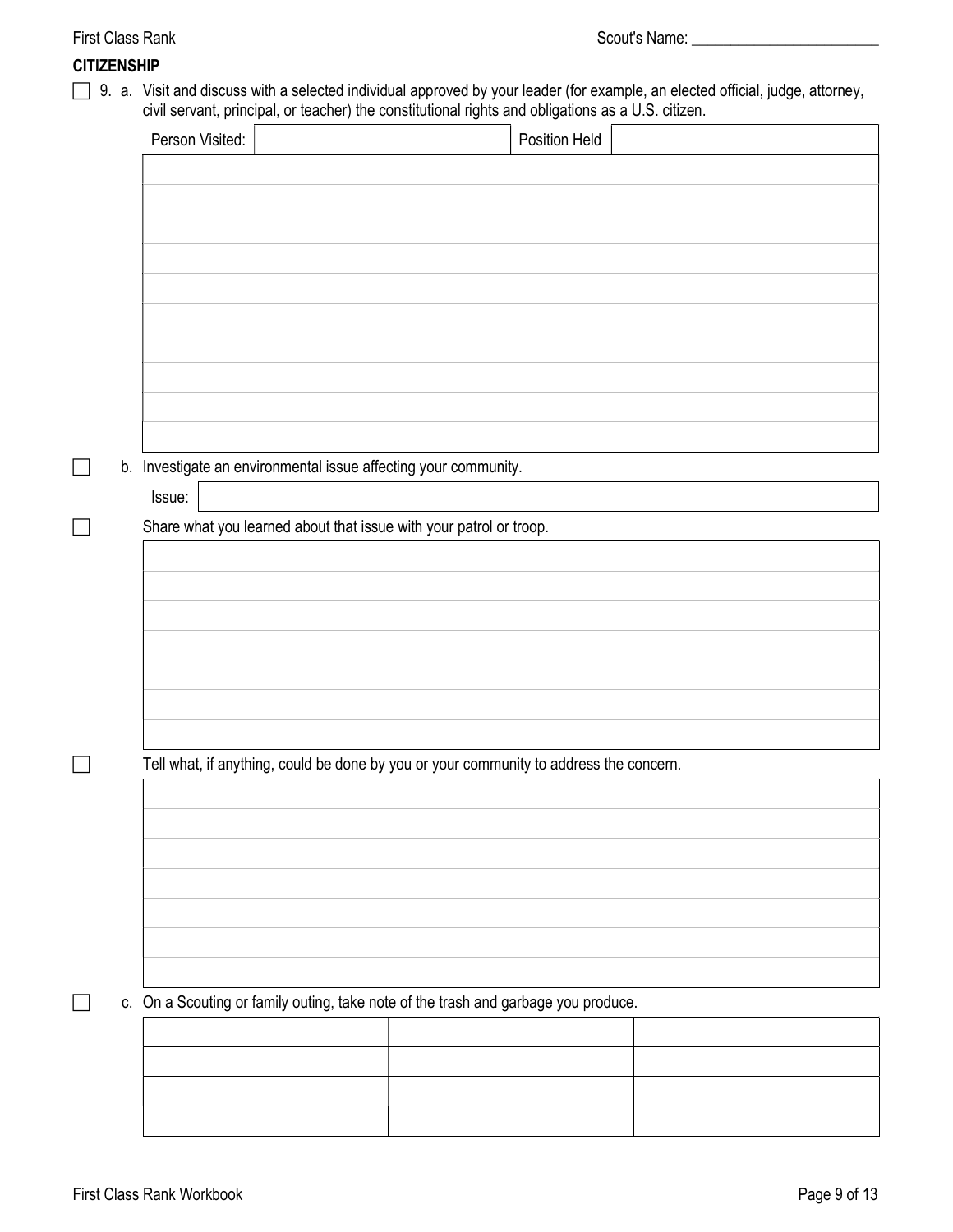### First Class Rank Scout's Name: \_\_\_\_\_\_\_\_\_\_\_\_\_\_\_\_\_\_\_\_\_\_\_\_

| Compare your results. |                                                              |          |          |                                                                                                                                                                                                                                       |         |
|-----------------------|--------------------------------------------------------------|----------|----------|---------------------------------------------------------------------------------------------------------------------------------------------------------------------------------------------------------------------------------------|---------|
|                       |                                                              |          |          |                                                                                                                                                                                                                                       |         |
|                       |                                                              |          |          |                                                                                                                                                                                                                                       |         |
|                       |                                                              |          |          |                                                                                                                                                                                                                                       |         |
|                       |                                                              |          |          |                                                                                                                                                                                                                                       |         |
|                       |                                                              |          |          |                                                                                                                                                                                                                                       |         |
|                       |                                                              |          |          |                                                                                                                                                                                                                                       |         |
|                       |                                                              |          |          |                                                                                                                                                                                                                                       |         |
|                       |                                                              |          |          |                                                                                                                                                                                                                                       |         |
|                       |                                                              |          |          |                                                                                                                                                                                                                                       |         |
|                       |                                                              |          |          |                                                                                                                                                                                                                                       |         |
|                       |                                                              |          |          |                                                                                                                                                                                                                                       |         |
| 8e.                   |                                                              |          |          | d. Participate in three hours of service through one or more service projects approved by your Scoutmaster. The<br>project(s) must not be the same service project(s) used for Tenderfoot requirement 7b and Second Class requirement |         |
| Date                  | <b>Start Time</b>                                            | End Time | Duration |                                                                                                                                                                                                                                       | Project |
|                       |                                                              |          |          |                                                                                                                                                                                                                                       |         |
|                       |                                                              |          |          |                                                                                                                                                                                                                                       |         |
|                       |                                                              |          |          |                                                                                                                                                                                                                                       |         |
|                       |                                                              |          |          |                                                                                                                                                                                                                                       |         |
|                       |                                                              |          |          |                                                                                                                                                                                                                                       |         |
|                       | Explain how your service to others relates to the Scout Law. |          |          |                                                                                                                                                                                                                                       |         |
|                       |                                                              |          |          |                                                                                                                                                                                                                                       |         |
|                       |                                                              |          |          |                                                                                                                                                                                                                                       |         |
|                       |                                                              |          |          |                                                                                                                                                                                                                                       |         |
|                       |                                                              |          |          |                                                                                                                                                                                                                                       |         |
|                       |                                                              |          |          |                                                                                                                                                                                                                                       |         |
|                       |                                                              |          |          |                                                                                                                                                                                                                                       |         |
|                       |                                                              |          |          |                                                                                                                                                                                                                                       |         |
|                       |                                                              |          |          |                                                                                                                                                                                                                                       |         |
|                       |                                                              |          |          |                                                                                                                                                                                                                                       |         |
|                       |                                                              |          |          |                                                                                                                                                                                                                                       |         |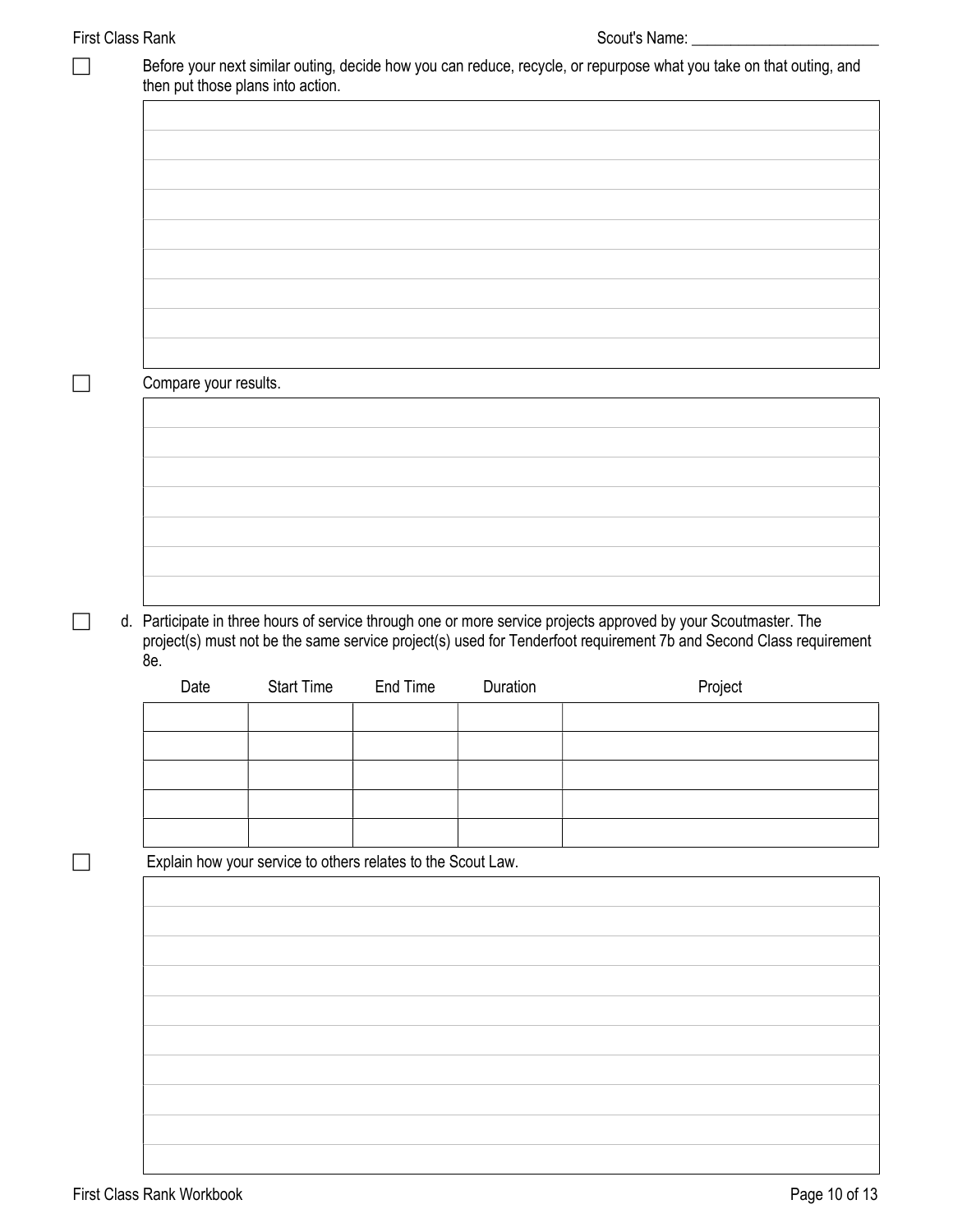#### LEADERSHIP

□ 10. a. Tell someone who is eligible to join Scouts BSA, or an inactive Scout, about your Scouting activities. Invite thispersonhim to an outing, activity, service project, or meeting. Provide information on how to join, or encourage the inactive Scout to become active. Share your efforts with your Scoutmaster or other adult leader.

| Who did you speak with? |  |
|-------------------------|--|
| What did you say?       |  |
|                         |  |
|                         |  |
|                         |  |
|                         |  |
| What was the result?    |  |

#### SCOUT SPIRIT

□ 11. a. Demonstrate Scout spirit by living the Scout Oath and Scout Law. Tell how you have done your duty to God and how you have lived four different points of the Scout Law (different from those points used for previous ranks) in your everyday life.

Points of the Scout Law used for Tenderfoot requirement 9 and Second Class requirement 10.

Point of the Scout Law

| 1. |  |
|----|--|
|    |  |
|    |  |
|    |  |
|    |  |
| 2. |  |
|    |  |
|    |  |
|    |  |
|    |  |
| 3. |  |
|    |  |
|    |  |
|    |  |
|    |  |
| 4. |  |
|    |  |
|    |  |
|    |  |
|    |  |
|    |  |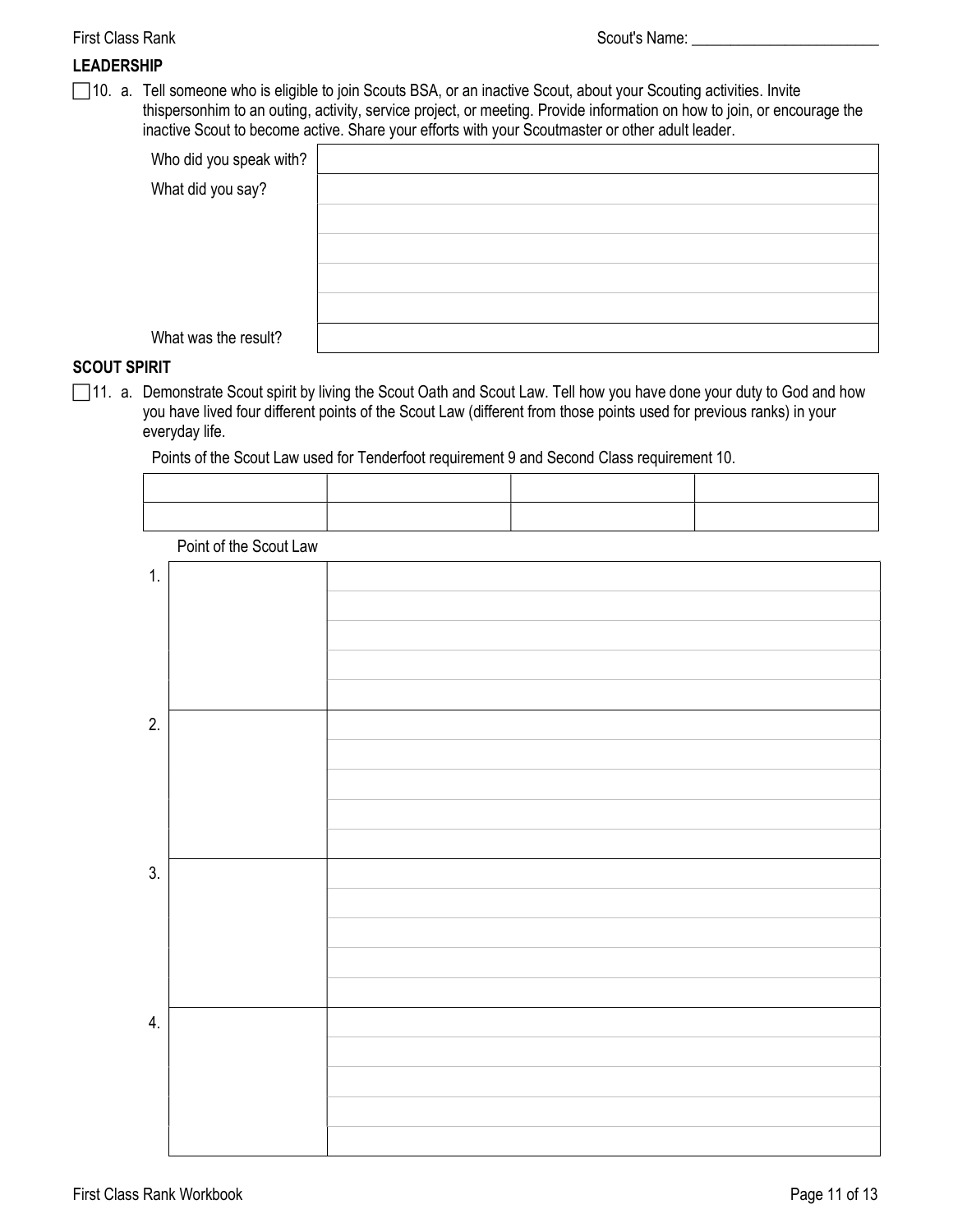| Duty to God |  |
|-------------|--|
|             |  |
|             |  |
|             |  |
|             |  |
|             |  |
|             |  |
|             |  |

 12. a. While working toward the First Class rank, and after completing Second Class requirement 11, participate in a Scoutmaster conference.

Date of Scoutmaster Conference:

 $\Box$ 13. a. Successfully complete your board of review for the First Class rank.

#### NOTES:

- The requirements for Scout, Tenderfoot, Second Class, and First Class ranks may be worked on simultaneously; however, these ranks must be earned in sequence.
- Alternative requirements for the First Class rank are available for Scouts with physical or mental disabilities if they meet the criteria listed in the Scouts BSA Requirements book.
- <sup>4</sup> See the Swimming merit badge requirements for details about the BSA swimmer test.
- <sup>5</sup> Under certain exceptional conditions, where the climate keeps the outdoor water temperature below safe levels the yearround, or where there are no suitably safe and accessible places (outdoors or indoors) within a reasonable traveling distance to swim at any time during the year, the council Scout executive and advancement committee may, on an individual Scout basis, authorize an alternative requirement for requirements 6a and 6e. The local council may establish appropriate procedures for submitting and processing these types of requests. All the other requirements, none of which necessitate entry in the water or entry in a watercraft on the water, must be completed as written.

When working on the Scout, Tenderfoot, Second Class, or First Class ranks, Scouts and Scouters should be aware of some vital information in the current edition of the Guide to Advancement (BSA publication 33088). Important excerpts from that publication can be downloaded from http://usscouts.org/advance/docs/GTA-Excerpts-Scout-Tenderfoot-2nd-1st.pdf. You can download a complete copy of the Guide to Advancement .from http://www.scouting.org/filestore/pdf/33088.pdf.